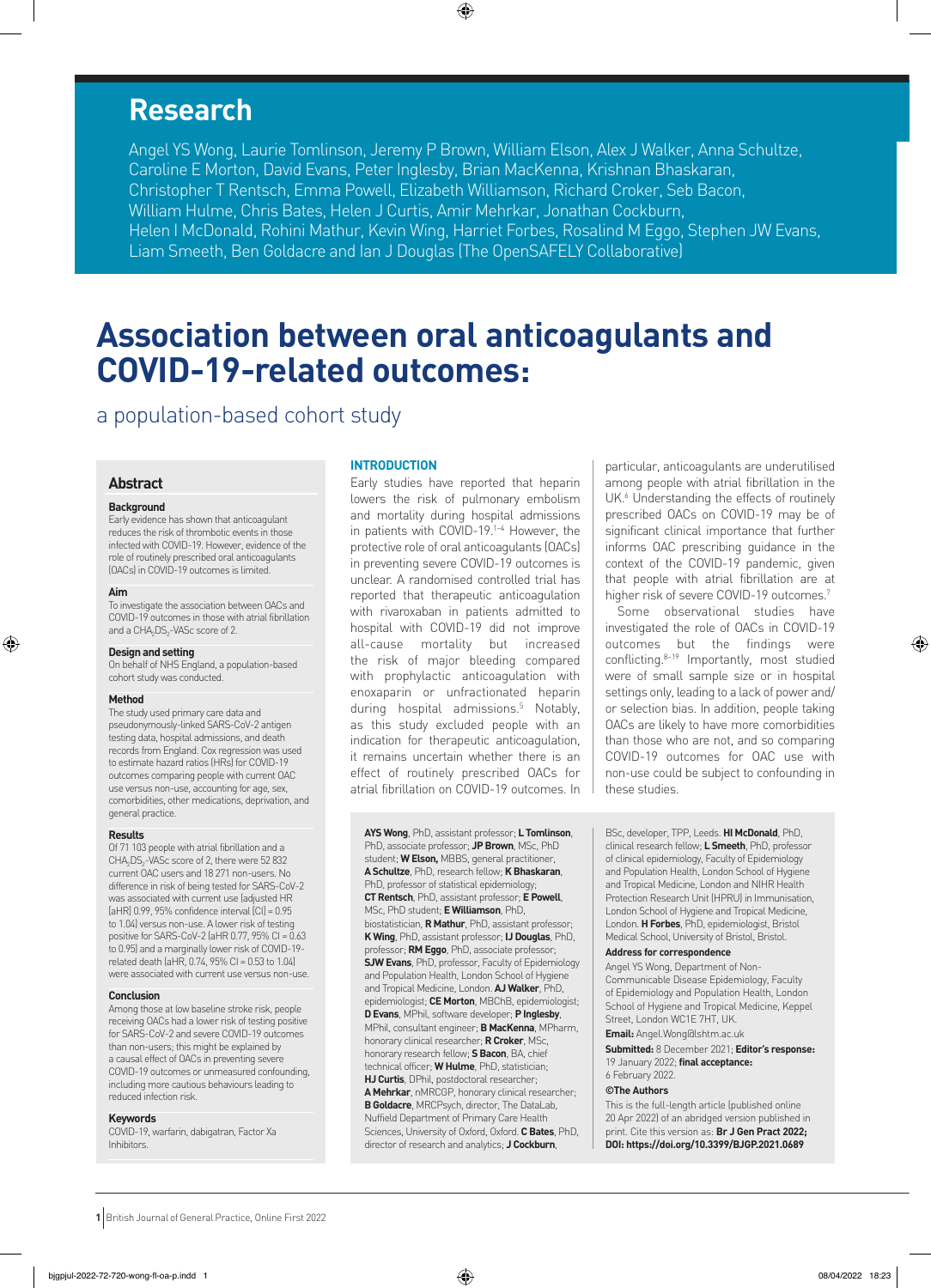# **How this fits in**

Early studies reported that heparin lowers the risk of pulmonary embolism and mortality during hospitalisation among patients with COVID-19. However, the protective role of oral anticoagulants in severe COVID-19 outcomes is unclear. This study showed a lower risk of testing positive for SARS-CoV-2 and COVID-19-related deaths associated with current OAC use, versus non-use among people with atrial fibrillation and a low baseline risk of stroke.

⊕

In order to address these limitations, a population-based cohort study was conducted to investigate the association between routinely prescribed OACs and COVID-19 outcomes versus non-use, restricting the study population to people in England with atrial fibrillation who had a CHA<sub>2</sub>DS<sub>2</sub>-VASc score of 2. The CHA<sub>2</sub>DS<sub>2</sub>-VASc score is a validated measure to predict the risk of stroke among people with atrial fibrillation. The use of the  $CHA<sub>2</sub>DS<sub>2</sub>-VASC score is to determine$ the need for prescribed anticoagulants in people with non-valvular atrial fibrillation as a prophylactic therapy against stroke. According to the guidelines for the management of patients with atrial fibrillation,<sup>20-22</sup> people with a CHA<sub>2</sub>DS<sub>2</sub>-VASc score of ≥2 should be offered an anticoagulant. For those with a score of 2, there is possibly a degree of variation in OAC prescribing, offering a useful group in which OAC users are likely to be more comparable with non-users to minimise confounding. Also, a UK study has shown that patients with a CHA<sub>2</sub>DS<sub>2</sub>-VASc score of 2 were more likely to remain untreated with anticoagulants than patients with a score of ≥3.<sup>6</sup> A better understanding of the impact of OACs on COVID outcomes may alter the balance of benefits and risks of prescribing OACs for those around such a threshold.

# **METHOD**

#### **Study design**

A population-based cohort study was conducted between 1 March 2020 and 28 September 2020.

## **Data source**

Primary care records managed by the software provider TPP were linked to SARS-CoV-2 antigen testing data from the Second Generation Surveillance System, COVID-19-related hospital admissions from the Secondary Uses Service, and Office for National Statistics death data through OpenSAFELY, a data analytics platform created by the author team on behalf of NHS England.<sup>23</sup> The dataset analysed within OpenSAFELY is based on 24 million people currently registered with primary care practices using TPP SystmOne software, representing 40% of the English population. It includes pseudonymised data such as coded diagnoses, prescribed medications, and physiological parameters. Details on information governance can be found in Supplementary Information S1.

# **Study populations**

People with a diagnosis of atrial fibrillation on or before the study start date (1 March 2020) were identified. To reduce confounding, the cohort was limited to those with a  $CHA<sub>2</sub>DS<sub>2</sub>-VASc$  score of 2, as the indication for OAC therapy would typically be borderline among people with this score. Their  $CHA<sub>2</sub>DS<sub>2</sub>$ -VASc score was calculated based on their records relating to demographics and diagnoses, which contributed to the score before cohort entry.

People were excluded if they had missing data for sex, Index of Multiple Deprivation, <1 year of primary care records, or aged <18 years or >110 years and prescribed injectable anticoagulants 4 months before the study start date.

# **Exposure**

Current OAC users were people who ever had an OAC prescription (that is warfarin, dabigatran, rivaroxaban, apixaban, edoxaban) in the 4 months before the study start, and the non-users were people with no record of an OAC prescription in the same period.

#### **Outcomes and follow-up**

The outcomes were:

- testing positive for SARS-CoV-2;
- a COVID-19-related hospital admission; and
- a COVID-19-related death (defined as the presence of ICD-10 codes U071 [confirmed COVID-19] and U072 [suspected COVID-19] on the death certificate).

Testing outcomes were obtained from the UK's Pillar 1 (NHS and Public Health England laboratories) and Pillar 2 (commercial partners) testing strategies and results from polymerase chain reaction (PCR) swab tests used to identify individuals who were symptomatic.<sup>24</sup> As pre-specified analyses, time to the first SARS-CoV-2 test was also included as a negative control outcome. It was anticipated that, within

⊕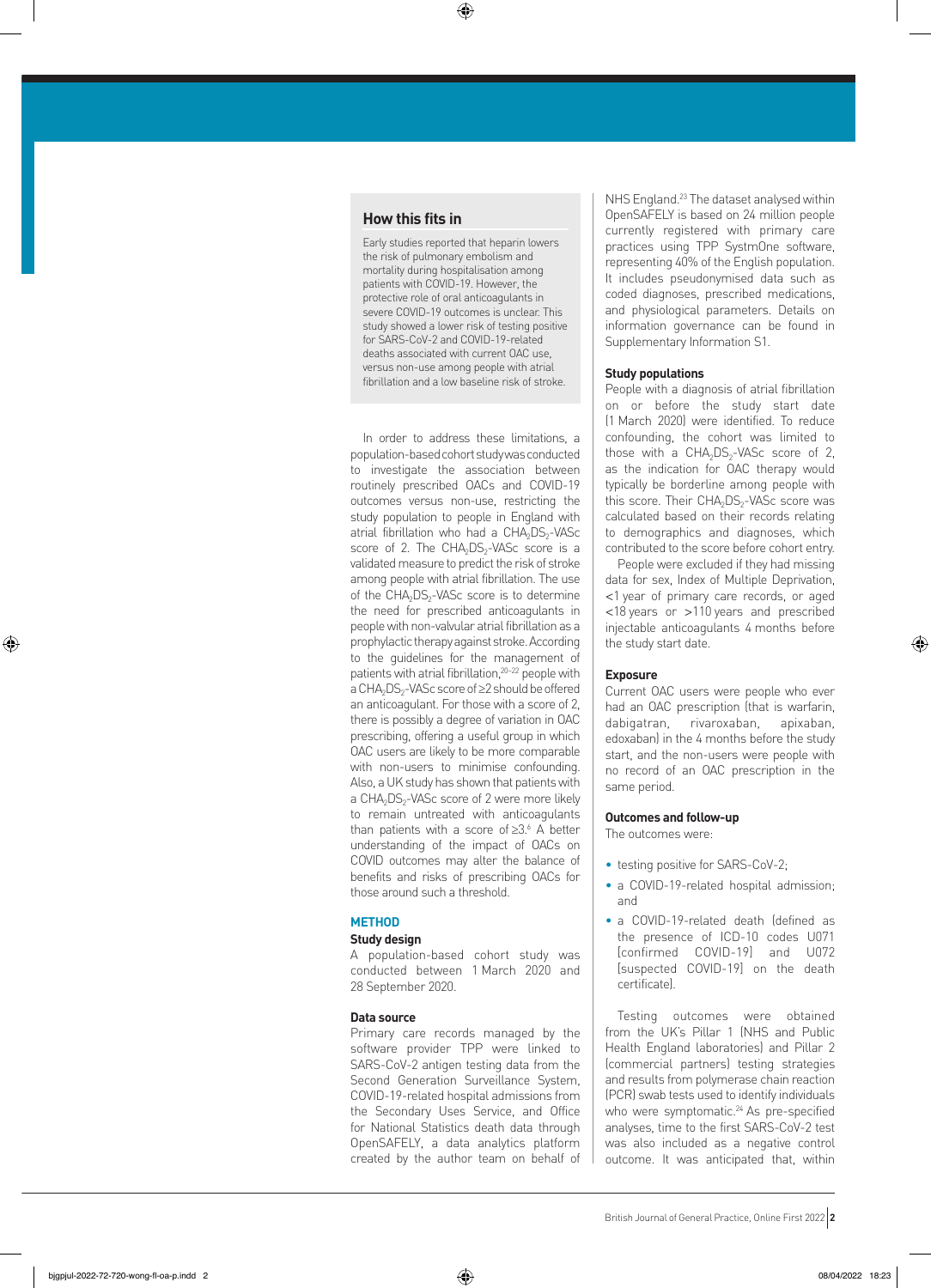

⊕

**Figure 1. Study diagram, illustrating the follow-up from 1 March 2020 to the latest at death, outcome occurrence, deregistration from TPP (TPP SystmOne software practice), or 28 September 2020 and identification of covariates before 1 March 2020. Date in brackets shows the range of the time window (days in unit). A&E <sup>=</sup> accident & emergency. EFU= end of followup. OAC= oral coagulation. TIA= transient ischaemic attack.** 

◈

this population of people with atrial fibrillation, there were unlikely to be marked differences in the likelihood of being tested for SARS-CoV-2 infection in relation to drug treatment with OACs.

Follow-up began on the 1 March 2020 and ended at the latest at the outcome of interest in each analysis, deregistration from the TPP practice, death, or study end date (28 September 2020) (Figure 1).

# **Covariates**

Clinical covariates were identified using the Read clinical classification system and included body mass index (BMI) to classify obesity and smoking status. Obesity was classified using BMI in  $kg/m^2$ : no record of obesity or BMI <30.0; obese I (BMI 30.0– 34.9 kg/m2 ); obese II (BMI 35.0–39.9 kg/  $m<sup>2</sup>$  and obese III ( $\geq 40$  kg/m<sup>2</sup>). Smoking status was grouped into current, former, and never smokers. Those with missing smoking status were categorised as never smokers. The following covariates were pre-specified using a directed acyclic graph (DAG) (Supplementary Figure S1), including age, sex, obesity, smoking status, hypertension, heart failure, myocardial infarction, peripheral arterial disease, stroke/transient ischaemic attack, venous thromboembolism, diabetes, flu vaccination, current antiplatelet use, current oestrogen/oestrogen-like therapy use, and Index of Multiple Deprivation. Dementia was added to the regression during the peerreview process as it could be an important confounder. The authors of the present study identified these covariates, which are both associated with the exposure to OACs and severe COVID-19 outcomes.<sup>23</sup> Some covariates that are associated with the exposure and venous thromboembolism, possibly leading to severe COVID-19 outcomes, were also included.25,26 All code lists for identifying exposures, covariates, and outcomes are openly shared at https:// codelists.opensafely.org/.

# **Statistical methods**

Adjusted cumulative incidence/mortality curves are presented using the Royston-Parmar model. Hazard ratios (HRs) with 95% confidence intervals (CIs) were estimated using Cox regression with time since cohort entry as the underlying timescale. Competing risk was accounted for by modelling the cause-specific hazard (that is censoring non-COVID-19 other deaths for COVID-19 death analysis, and censoring any death for other outcomes analysis). Graphical methods and tests based on Schoenfeld residuals were used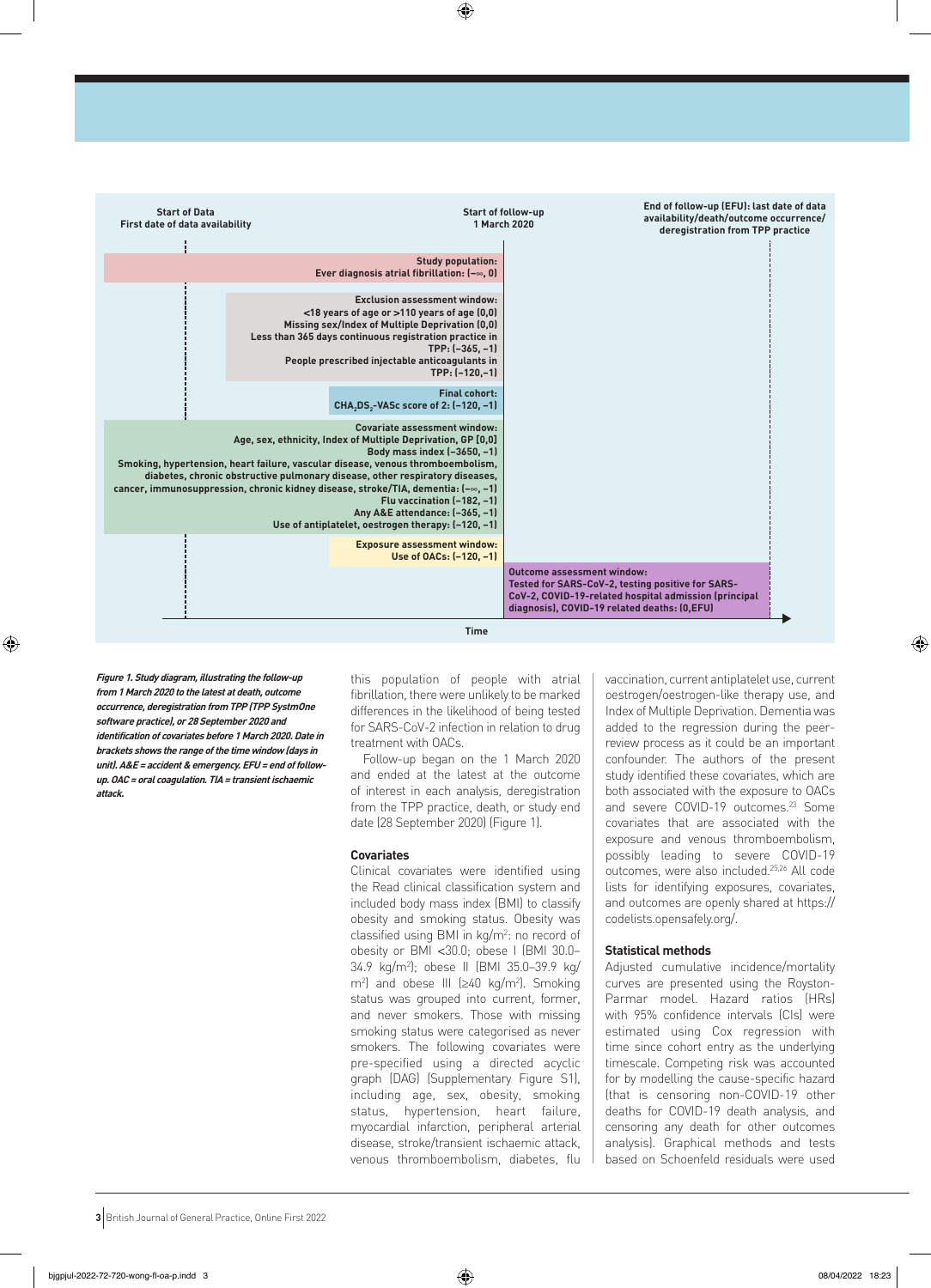$\bigoplus$ 

# **Box 1. List of sensitivity analyses**

| <b>Sensitivity analysis</b> |                                                                                                                                                                                                                                                                                                                                                                                                                                                                               | <b>Justification</b>                                                                                                                                                                                              |
|-----------------------------|-------------------------------------------------------------------------------------------------------------------------------------------------------------------------------------------------------------------------------------------------------------------------------------------------------------------------------------------------------------------------------------------------------------------------------------------------------------------------------|-------------------------------------------------------------------------------------------------------------------------------------------------------------------------------------------------------------------|
|                             | 1. In addition to the covariates identified by DAG, other covariates<br>based on prior evidence of likely confounders such as chronic<br>obstructive pulmonary disease, other respiratory diseases,<br>cancer, immunosuppression, chronic kidney disease, general<br>practice attendance rate in the year before cohort entry, and<br>A&E attendance rate in the year before cohort entry were also<br>included in the fully adjusted models (stratified by general practice) | To test the robustness of the<br>covariate selection                                                                                                                                                              |
|                             | 2. Additionally adjusted for ethnicity in DAG and fully adjusted<br>models. In the fully adjusted models, additional covariates<br>included chronic obstructive pulmonary disease, other<br>respiratory diseases (not including asthma), cancer,<br>immunosuppression, chronic kidney disease, general practice<br>attendance rate in the year before cohort entry, and A&E<br>attendance rate in the year before cohort entry                                                | In the main analysis, ethnicity is<br>not adjusted for because of a<br>sizable proportion of individuals<br>with missing ethnicity [~23%].<br>Complete case analysis was<br>undertaken to address missing<br>data |
|                             | 3. Repeated main analysis excluding people prescribed<br>antiplatelets 4 months before study start date                                                                                                                                                                                                                                                                                                                                                                       | To explore the impact of use of<br>antiplatelets, which can reduce<br>the risk of blood clots                                                                                                                     |
|                             | 4. Limited the study cohort to people aged ≥55 years                                                                                                                                                                                                                                                                                                                                                                                                                          | To explore the impact of potential<br>confounders at a young age, for<br>example, pregnancy                                                                                                                       |
|                             | 5. Stratified the cohort by care home residence<br>for the outcome of testing positive for SARS-CoV-2 (post hoc<br>analysis)                                                                                                                                                                                                                                                                                                                                                  | To explore the impact of health<br>behaviour, as people living in care<br>homes were less likely to have<br>differences in behaviour                                                                              |

A&E <sup>=</sup> accident & emergency. DAG <sup>=</sup> directed acyclic graph.

⊕

to explore violations of the proportional hazards assumption.

Unadjusted models, models adjusted for age (using restricted cubic splines) and sex, and a DAG-adjusted model were constructed.

#### **Quantitative bias analysis**

The authors considered that OAC users may lower their COVID-19 risk through more risk-averse health behaviour (for example wearing face masks, avoiding close proximity to others) than non-users. Given that health behaviour is not captured in databases, quantitative bias analyses (both the E-value and the Cornfield condition)<sup>27</sup> were conducted to assess the sensitivity of the results to this potential unmeasured confounder.

# **Sensitivity analyses**

Box 1 shows the list of sensitivity analyses. Data management was performed using Python 3.8 and SQL, with analysis carried out using Stata 16.1. All study analyses were pre-planned unless otherwise stated. All code for data management and analyses are archived at https://github. com/opensafely/oral-anticoagulant-covidoutcome, in addition to the pre-specified protocol (https://github.com/opensafely/ anticoagulants-research/blob/master/ protocol/Protocol\_%20Anticoag%20 OpenSAFELY\_v3.docx). Deviations from pre-specified protocol, with reasons are provided in Supplementary Information S2 and Supplementary Table S1.

## **RESULTS**

Of 71 103 people with atrial fibrillation and a CHA<sub>2</sub>DS<sub>2</sub>-VASc score of 2, there were 52 832 current OAC users and 18 271 non-users (Figure 2, Supplementary Table S2). The median age was 71 years (interquartile range [IQR] 66–75 years) among current users and 69 years (IQR 63–74 years) among non-users.

Current OAC users were more likely to be male, obese, former smokers, and have a medical history of heart failure, chronic obstructive pulmonary disease, and chronic kidney disease, but were less likely to have myocardial infarction, peripheral artery disease, venous thromboembolism, immunosuppression, and diabetes than non-users. Current users were less likely to have a prescription for oestrogen/ oestrogen-like drugs, antiplatelets, non-steroidal anti-inflammatory drugs, and aspirin, but to have had more primary care consultations and a flu vaccination than non-users.

Supplementary Figure S2 presents time to COVID-19-related outcomes in adjusted cumulative incidence plots. A lower risk of testing positive for SARS-CoV-2 (480 events in 2 107 517 person-weeks; unadjusted HR 0.75 [95% CI =  $0.62$  to  $0.91$ ]; DAG-adjusted HR 0.77 [95% CI = 0.63 to 0.95]) was associated with current use, compared with non-use (Figure 3, Supplementary Table S3). Similarly, a lower risk of COVID-19-related hospital admission was observed with wide CIs (226 events in 2 110 854 person-weeks; unadjusted HR  $0.89$   $[95\%$  CI =  $0.67$  to 1.19]; DAG-adjusted HR 0.85 [95% CI:0.62 to 1.15]), and COVID-19-related deaths (185 events in 2 113 796 person-weeks; unadjusted HR 0.81 [95% CI = 0.59 to 1.11]; DAG-adjusted HR  $0.74$  [95% CI = 0.53 to 1.04]), comparing current use with nonuse.

For the negative control outcome, there was no difference in risk of being tested for SARS-CoV-2 comparing current use with non-use (11 190 events in 1 994 072 personweeks; unadjusted HR  $0.95$  [95% CI = 0.91 to 0.99]; DAG-adjusted HR 0.99 [95% CI = 0.95 to 1.04]) (see Figure 3 & Supplementary Table S3).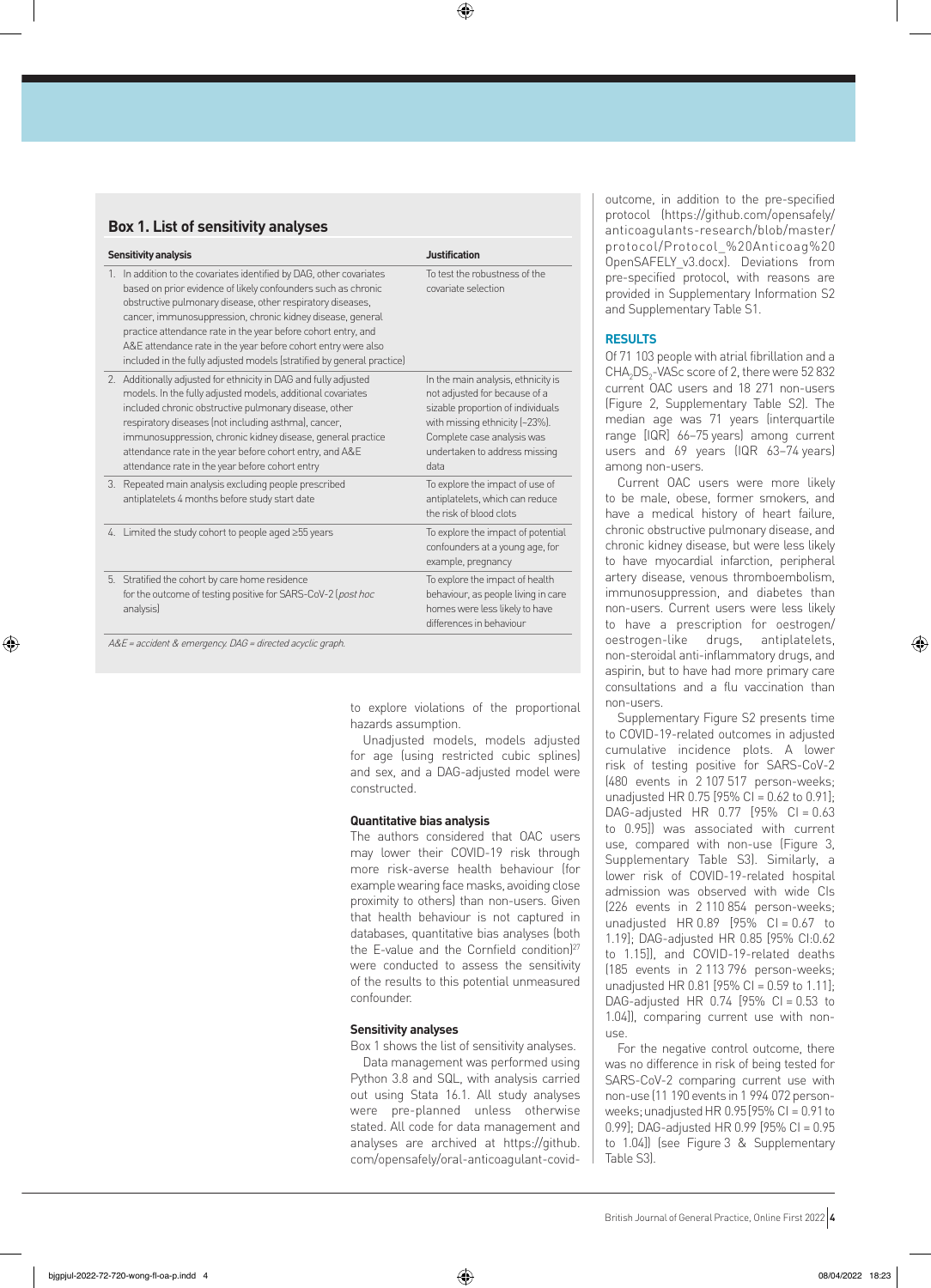⊕



**Figure 2. Flow chart of inclusion of participants. IMD= Index of Multiple Deprivation. TPP= TPP SystmOne software practice.**

◈

**Figure 3. Hazard ratios of the association between current use of oral anticoagulants and COVID-19 related outcomes versus non-use in people with atrial fibrillation who had a CHA2DS2-VASc score of 2. CI <sup>=</sup> confidence interval. DAG= directed acyclic graph.**

#### **Sensitivity analyses**

In the fully adjusted model, a lower risk of COVID-19-related death comparing current OAC use with non-use (HR 0.66, 95% CI = 0.45 to 0.97) was observed. Results of all other sensitivity analyses were similar to those in the main analyses (Supplementary Tables S4–S6). Although there was no strong evidence of a different



association between current use of OACs and testing positive for SARS- CoV-2 according to care home residence (Supplementary Table S7), this comparison was underpowered.

#### **Quantitative bias analysis**

To potentially fully explain the observed associations, either non-anticoagulant use would need to be associated with at least a 1.29 increased risk of unmeasured risk-prone behaviour; or risk-prone behaviour would need to be associated with a 1.29 times increased risk of each COVID-19 outcome. Alternatively, both non-use and each COVID-19 outcome would need to be associated with at least a 1.05 times increased risk or unmeasured risk-prone behaviour (Supplementary Table S8).

# **DISCUSSION**

# **Summary**

A lower risk of testing positive for SARS-CoV-2 was associated with current OAC use versus non-use among people with atrial fibrillation and a low baseline risk of stroke. With small absolute numbers of COVID-19-related hospital admissions and COVID-19-related deaths, a marginally lower risk of these outcomes was associated with current OAC use compared with non-use. No difference in the risk of being tested for SARS-CoV-2 between current users and non-users was found, indicating that the lower risk of testing positive was unlikely to be because of the chance of being tested.

Consideration needs to be given to whether these associations are causal, or because of other differences between groups. There is no clear evidence that the current users were generally frailer in terms of their comorbidities than non-users. The inverse associations in OAC users were specific to COVID-19 outcomes, with no protective association seen against having a COVID-19 test, which would support a possible causal association. OAC users had a reduced risk of receiving a positive test and severe COVID-19-related outcomes, suggesting a lower risk of acquiring test-detected infection in this group. An experimental study suggested that direct factor Xa inhibitors may prevent SARS-CoV entry to human cells by preventing the spike protein cleavage into the S1 and S2 subunits<sup>28</sup> but the clinical evidence is limited. Additionally, the authors of the present study considered that anticoagulation might inhibit the PCR for SARS-CoV-229,30 but the evidence of a specific inhibitory effect of OACs on PCRs for SARS-CoV-2 is lacking.

**5** British Journal of General Practice, Online First 2022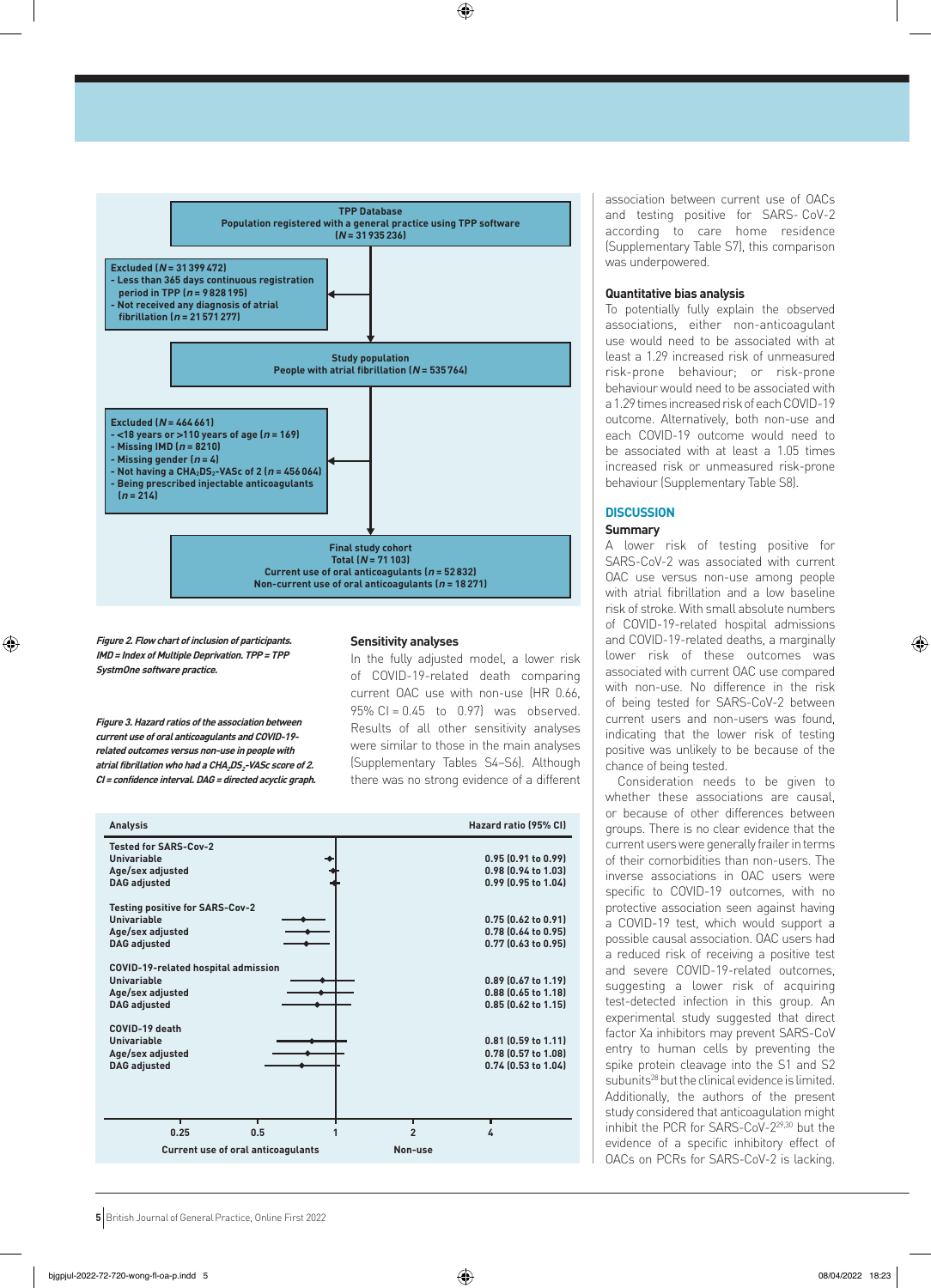## **Funding:**

⊕

The OpenSAFELY data science platform is funded by the Wellcome Trust. OpenSAFELY work was jointly funded by UKRI [COV0076;MR/V015737/1], NIHR and Asthma UK-BLF and the Longitudinal Health and Wellbeing strand of the National Core Studies programme. TPP provided technical expertise and infrastructure within their data centre pro bono in the context of a national emergency. Ben Goldacre's work on better use of data in healthcare more broadly is currently funded in part by: National Institute for Health Research (NIHR) Oxford Biomedical Research Centre, NIHR Applied Research Collaboration Oxford and Thames Valley, the Mohn-Westlake Foundation, NHS England, and the Health Foundation; all DataLab staff are supported by Ben Goldacre's grants on this work. Liam Smeeth reports grants from Wellcome, Medical Research Council (MRC), NIHR, UK Research and Innovation (UKRI), British Council, GlaxoSmithKline (GSK), British Heart Foundation (BHF), and Diabetes UK outside this work. Angel YS Wong holds a fellowship from BHF. Jeremy P Brown is funded by a studentship from GSK. Anna Schultze is employed by the London School of Hygiene and Tropical Medicine (LSHTM) on a fellowship sponsored by GSK. Krishnan Bhaskaran holds a Sir Henry Dale fellowship jointly funded by Wellcome and the Royal Society (107731/Z/15/Z). Helen I McDonald is funded by the NIHR Health Protection Research Unit in Immunisation, a partnership between Public Health England and LSHTM. Rohini Mathur holds a Sir Henry Wellcome fellowship. Elizabeth Williamson holds grants from MRC. Ian J Douglas holds grants from NIHR and GSK. Harriet Forbes holds a UKRI fellowship. The views expressed are those of the authors and not necessarily those of the NIHR, NHS England, Public Health England or the Department of Health and Social Care. Funders had no role in the study design, collection, analysis, and interpretation of data; in the writing of the report; and in the decision to submit the article for publication.

# **Ethical Approval**

This study was approved by the Health Research Authority (REC reference 20/ LO/0651) and by the LSHTM Ethics Board (reference 21863).

Notably, these results do not necessarily mean OACs reduce the risk of infection; in many instances the outcome of a positive COVID-19 test reflects both infection and symptom severity leading to test seeking. It is possible that anticoagulant activity lessens symptoms/severity, leading to a lower rate of infection detection.

⊕

The authors of the present study have also considered the non-causal explanation that risk behaviours may differ between OAC users and non-users and this may have an impact on the probability of being infected with SARS-CoV-2 and severe COVID-19 outcomes. Although the authors cannot fully capture the behavioural differences between groups in the database, it was observed that OAC users were less likely to be current smokers, had less hazardous alcohol use, and were more likely to have had flu vaccination than non-users but the differences were small. A quantitative bias analyses was performed and found that an unmeasured confounder would need to be of moderate strength to potentially explain the observed associations. Although this is always possible, notably the very wide range of well measured confounders the authors did have information on had little impact on these findings, suggesting confounding may not be a substantial problem. Nonetheless, further studies that can account for behavioural differences between groups are required to confirm the findings as the authors of the present study cannot rule this out as a possible contributor to these findings.

#### **Strengths and limitations**

The greatest strength of this study was the power enabling the examination of the association between OACs and various COVID-19 outcomes as the dataset included medical records from 24 million individuals. A quantitative bias analyses was also conducted to explore the impact of unmeasured confounding on the observed results, complementing the interpretation. The breadth of data available in primary care makes it possible to account for a wide range of potential confounders.

Possible limitations are recognised. First, as in any observational study, residual confounding could not be eliminated. Further, there may be misclassification bias in measuring covariates, leading to incomplete adjustment for confounding. Although the authors of the present study attempted to reduce confounding by limiting the cohort to people who had a threshold  $CHA<sub>2</sub>DS<sub>2</sub>-VASc$  score for being prescribed anticoagulants, results may not be generalisable to all patients with atrial fibrillation. In particular, females, people with stroke, transient ischaemic attack or venous thromboembolism may be underrepresented in this study given that these alone would have led to a  $CHA<sub>2</sub>DS<sub>2</sub>-VASC$ score of 2, so any additional risk factors would mean therefore they would be excluded from the exposed group.

Second, it is not known whether patients took the medications as prescribed. However, non-adherence of OAC treatment would only bias the estimate towards null.

Third, it was not possible to capture anticoagulant use (for example low molecular weight heparin or unfractionated heparin) during admissions to hospital. However, this would tend to make the comparison groups more similar to each other during admissions to hospital, which would most likely lead to an underestimation of any effect of routine OAC use before hospital admission.

Fourth, there may be misclassification in ascertaining atrial fibrillation using diagnostic codes alone when deriving the study population. Some recorded atrial fibrillation might resolve at the study start and thus not require anticoagulants. However, this is considered to be less common<sup>31</sup> and is unlikely to substantially bias these results. Fifth, some cases of people having COVID-19 in the early pandemic may have been missed because of limited testing capacity. Importantly, the effect estimate in this analysis would not be biased assuming non-differential misclassification bias of outcome.

# **Comparison with existing literature**

Although the effects of COVID-19 may predispose patients to thromboembolic disease through severe illness, hypoxia, or severe inflammatory response, 32 anticoagulation may have a role in preventing thrombotic events in patients with COVID-19. Recent studies investigating the potential effects of early initiation of anticoagulation resulted in conflicting findings.3,8–15,33–37

Seven studies8,9,13,14,16–18 focusing on prehospital use of anticoagulants and one study<sup>34</sup> focusing on therapeutic use of anticoagulants found no difference in risk of mortality, mechanical ventilation, or acute respiratory distress syndrome. Notably, some were of small sample size, 8,16-18 with unclear exposure definition,<sup>9</sup> classifying patients who initiated therapeutic anticoagulation on day 3 or later after intensive care unit admission in the control group34 or used composite outcomes with varying clinical importance,<sup>13,14</sup> limiting the

British Journal ofGeneralPractice, Online First 2022 **6**

⊕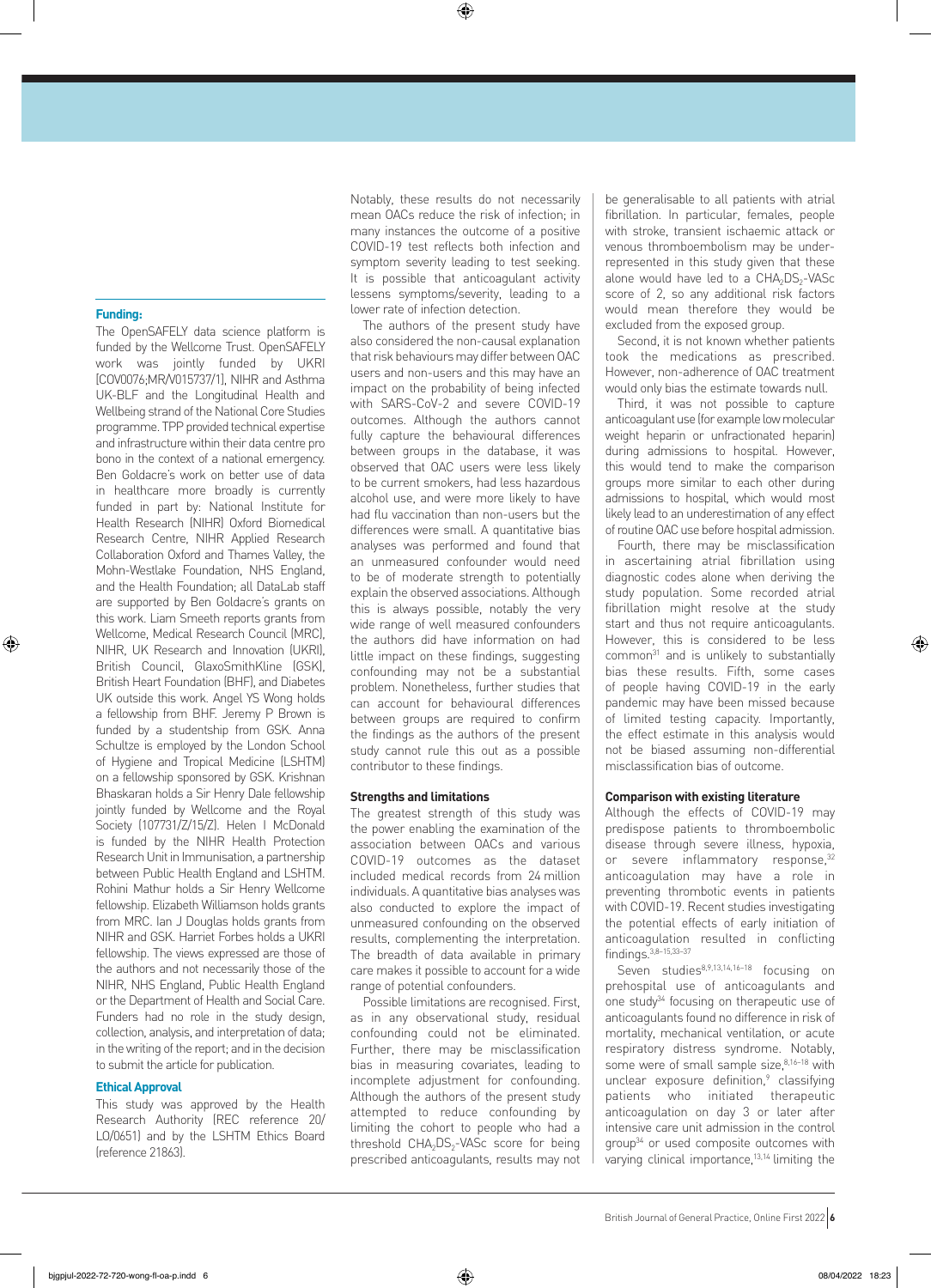# **Data**

All data were linked, stored, and analysed securely within the OpenSAFELY platform. Detailed pseudonymised patient data are potentially re-identifiable and therefore not shared. The authors rapidly delivered the OpenSAFELY data analysis platform without previous funding to deliver timely analyses of urgent research questions in the context of the global COVID-19 health emergency: now that the platform is established, the authors are developing a formal process for external users to request access in collaboration with NHS England. Details of this process will be published in the near future on the OpenSAFELY website.

# **Provenance**

⊕

Freely submitted; externally peer reviewed.

# **Competing interests**

All authors have completed the ICMJE uniform disclosure form at www.icmje.org/ coi\_disclosure.pdf and declare the following: Ben Goldacre has received research funding from Health Data Research UK (HDRUK), the Laura and John Arnold Foundation, the Wellcome Trust, the NIHR Oxford Biomedical Research Centre, the NHS National Institute for Health Research School of Primary Care Research, the Mohn-Westlake Foundation, the Good Thinking Foundation, the Health Foundation, and the World Health Organization; he also receives personal income from speaking and writing for lay audiences on the misuse of science. Ian J Douglas has received unrestricted research grants and holds shares in GlaxoSmithKline. All other authors have declared no competing interests.

#### **Contributors**

Ben Goldacre and Ian J Douglas are joint principal investigators.

# **Acknowledgements**

The authors are very grateful for all the support received from the TPP Technical Operations team throughout this work; for generous assistance from the information governance and database teams at NHS England/NHSX.

# **Open access**

This article is Open Access: CC BY 4.0 licence (http://creativecommons.org/licences/ by/4.0/).

# **Discuss this article**

Contribute and read comments about this article: **bjgp.org/letters**

interpretation of the results. Two cohort studies showed a higher risk of admission to an intensive care unit, intubation, or death associated with anticoagulants in patients with COVID-19 disease versus non-use without restricting to a study population with a specific OAC indication, but the findings were possibly the result of confounding by indication.12,36 A cohort study with propensity score matching reported a lower risk of all-cause mortality associated with OACs in people with COVID-19 disease compared with non-use, supporting the results in the present study.<sup>19</sup>

 $\bigoplus$ 

# **Implications for research and practice**

Notably, this study was undertaken during the early pandemic before vaccines and COVID-19 treatments were available to prevent or treat severe COVID-19 disease. Future work is needed to confirm these findings of an inverse association between OACs and severe COVID-19-related outcomes in people with atrial fibrillation at the threshold for OAC treatment, and to establish causality; either randomised trials or observational studies with detailed data on risk factors for COVID-19 infection. If confirmed to be a causal effect, this could be of significant clinical importance, particularly as the older age and comorbidities in this group are independent risk factors for severe COVID-19 outcomes. Choice of whether to prescribe routine anticoagulant therapy represents a complex balance of expected risks, benefits, and patient preference; the authors do not recommend changes to ongoing anticoagulant therapy based on these results.

**<sup>7</sup>** British Journal of General Practice, Online First 2022